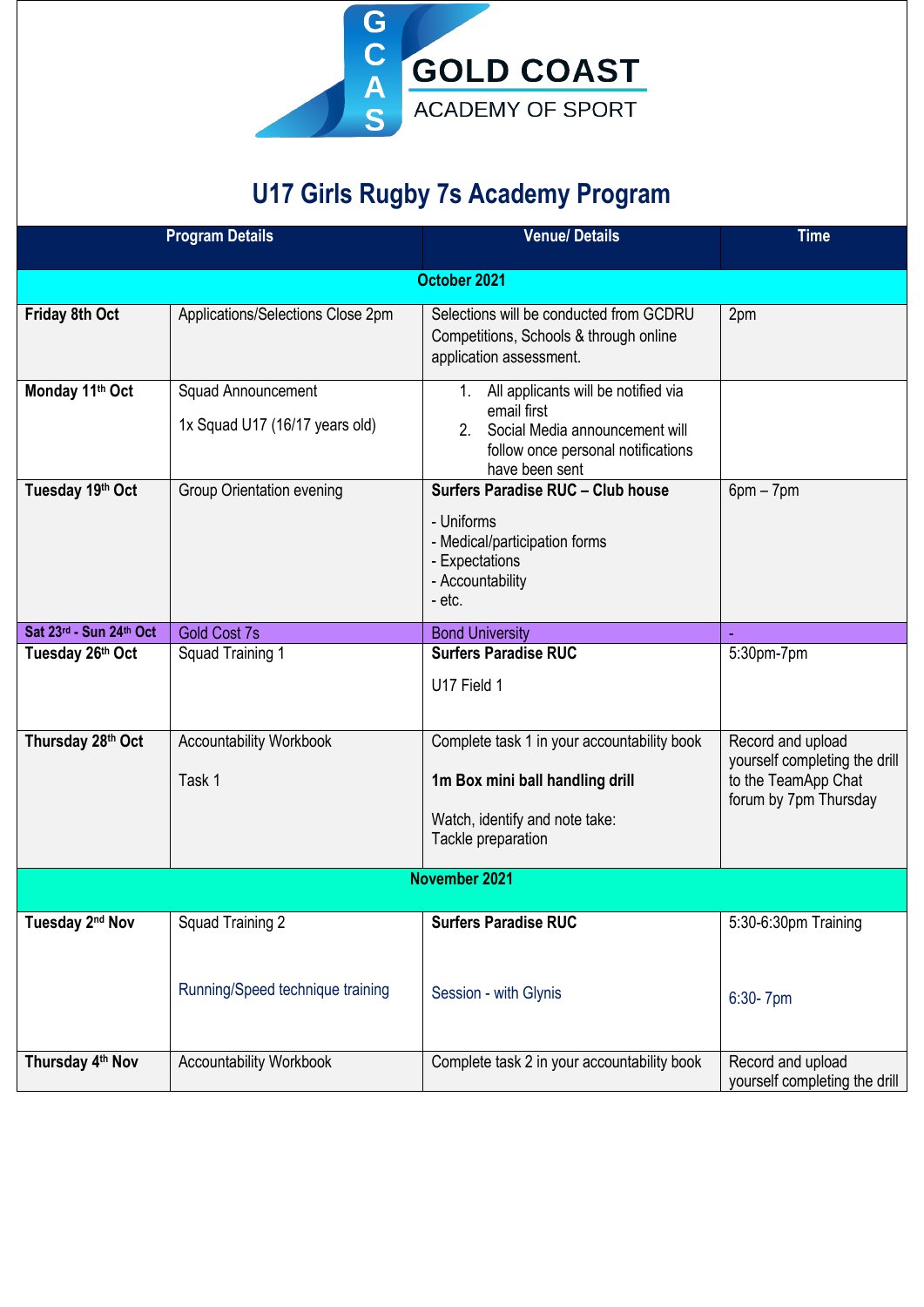|                               | Task 2                                   | <b>Passing drill</b><br>Watch, identify and note take:<br>Tracking documents and videos                                              | to the TeamApp Chat<br>forum by 7pm Thursday                                                       |
|-------------------------------|------------------------------------------|--------------------------------------------------------------------------------------------------------------------------------------|----------------------------------------------------------------------------------------------------|
| Tuesday 9th Nov               | Squad Training 3                         | <b>Surfers Paradise RUC (Field 1)</b>                                                                                                | 5:30pm-6:30pm                                                                                      |
|                               | Group educational session                | <b>Nutrition</b>                                                                                                                     | 6:30-7:30pm                                                                                        |
| Thursday 11 <sup>th</sup> Nov | <b>Accountability Workbook</b><br>Task 3 | Complete task 3 in your accountability book<br>Passing drill B<br>Watch, identify and note take:<br>Tackle prep documents and videos | Record and upload<br>yourself completing the drill<br>to the TeamApp Chat<br>forum by 7pm Thursday |
| Friday 13th Nov               | <b>QLD State School Champs</b>           |                                                                                                                                      |                                                                                                    |
| Tuesday 16th Nov              | Squad Training 4                         | <b>Griffith Uni Knights RUC</b>                                                                                                      | $6:30-8$ pm                                                                                        |
| Thursday 18th Nov             | <b>Accountability Workbook</b>           | Complete task 4 in your accountability book                                                                                          | Record and upload                                                                                  |
|                               | Task 4                                   | Resistant band passing technique drill<br>Watch, identify and note take:<br>Tackle connection documents and videos                   | yourself completing the drill<br>to the TeamApp Chat<br>forum by 7pm Thursday                      |
| Tuesday 23rd Nov              | Squad Training 5                         | <b>Griffith Uni Knights RUC</b>                                                                                                      | Training 6:45-8pm                                                                                  |
|                               | Group educational session<br>(U15 & U17) | Follow up nutrition                                                                                                                  | 6:00-6:45pm                                                                                        |
| Thursday 25th Nov             | <b>Accountability Workbook</b>           | Complete task 5 in your accountability book                                                                                          | Record and upload                                                                                  |
|                               | Task 5                                   | Passing drill B repeat<br>Watch, identify and note take:<br>Tackle Acceleration documents and videos                                 | yourself completing the drill<br>to the TeamApp Chat<br>forum by 7pm Thursday                      |
| Tuesday 30th Nov              | Squad training 6                         | <b>Griffith Uni Knights RUC</b>                                                                                                      | 6:30-8pm                                                                                           |
|                               |                                          |                                                                                                                                      |                                                                                                    |
|                               |                                          | December 2021                                                                                                                        |                                                                                                    |
| Thursday 2 <sup>nd</sup> Dec  | <b>Accountability Workbook</b>           | Complete task 6 in your accountability book                                                                                          | Record and upload                                                                                  |
|                               | Task 6                                   | Movement pre-kick drill                                                                                                              | yourself completing the drill<br>to the TeamApp Chat<br>forum by 7pm Thursday                      |
|                               |                                          | Watch, identify and note take:<br>Finishing the tackle documents and videos                                                          |                                                                                                    |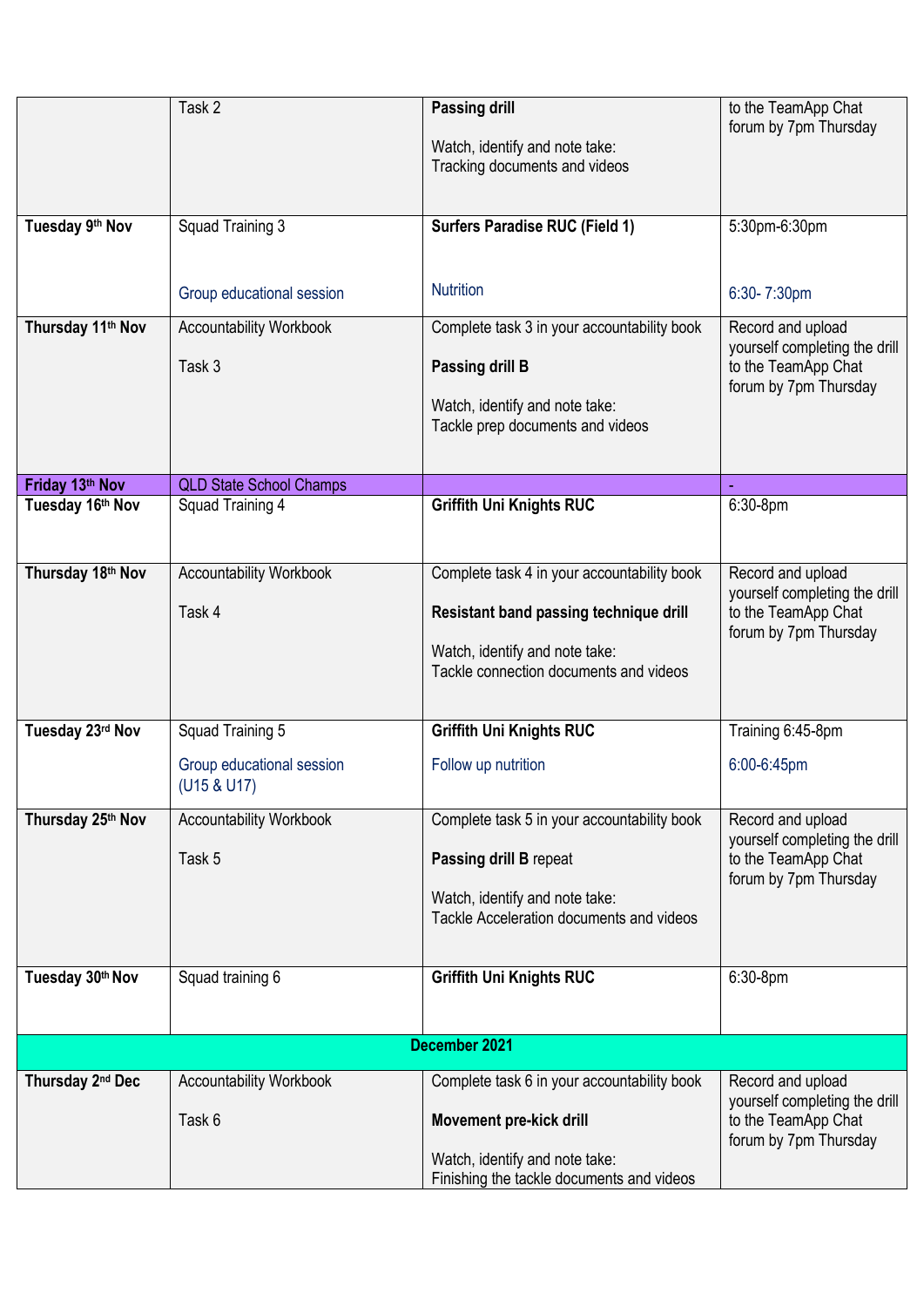| Tuesday 7 <sup>th</sup> Dec  | Squad training 7                         | Griffith Uni Knights RUC                                                     | Training 6:45-8pm                                    |
|------------------------------|------------------------------------------|------------------------------------------------------------------------------|------------------------------------------------------|
|                              |                                          |                                                                              |                                                      |
|                              | Group educational session<br>(U15 & U17) | Body Maintenance / injury prevention /<br><b>Strength &amp; Conditioning</b> | 6:00-6:45pm                                          |
|                              |                                          |                                                                              |                                                      |
| Thursday 9th Dec             | <b>Accountability Workbook</b>           | Complete task 7 in your accountability book                                  | Record and upload<br>yourself completing the drill   |
|                              | Task 7                                   | 6 min kicking muscle memory session                                          | to the TeamApp Chat<br>forum by 7pm Thursday         |
|                              |                                          | Watch, identify and note take:                                               |                                                      |
|                              |                                          | Tackle types documents and videos                                            |                                                      |
|                              |                                          |                                                                              |                                                      |
| Tuesday 14th Dec             | Squad training 8                         | <b>Griffith Uni Knights RUC</b>                                              | $6:30 - 6:45$ Warm up                                |
|                              | Running/Speed technique training 2       | Session - with Glynis                                                        | 6:45-7:15 Glynis                                     |
|                              |                                          |                                                                              | 7:15-8:00pm Training                                 |
| Thursday 16th Dec            | <b>Accountability Workbook</b>           | Complete task 8 in your accountability book                                  | Record and upload<br>yourself completing the drill   |
|                              | Task 8                                   | Repeat x1 passing drill from previous<br>weeks                               | to the TeamApp Chat<br>forum by 7pm Thursday         |
|                              |                                          | <b>Goal kicking drill</b>                                                    |                                                      |
|                              |                                          |                                                                              |                                                      |
|                              |                                          |                                                                              |                                                      |
|                              |                                          |                                                                              |                                                      |
|                              |                                          | 15th December - 10th January Squad Break                                     |                                                      |
|                              |                                          |                                                                              |                                                      |
|                              |                                          | <b>January 2022</b>                                                          |                                                      |
| Tuesday 11 <sup>th</sup> Jan | Squad training 9                         | <b>Griffith Uni Knights RUC</b>                                              | Training 6:45-8pm                                    |
|                              | Group educational session                | Sport psychology (Motivation/types)                                          |                                                      |
|                              | (U15 & U17)                              |                                                                              | 6:00-6:45pm                                          |
| Thursday 13th Jan            | <b>Accountability Workbook</b>           | Complete task 9 in your accountability book                                  | Record and upload                                    |
|                              |                                          |                                                                              | yourself completing the drill                        |
|                              | Task 9                                   | Repeat x1 kicking drill from previous<br>weeks                               | to the TeamApp Chat<br>forum by 7pm Thursday         |
|                              |                                          |                                                                              |                                                      |
|                              |                                          | Watch, identify and note take:<br>Analysis of scrum tactics                  |                                                      |
|                              |                                          |                                                                              |                                                      |
| Tuesday 18th Jan             | Squad training 10                        | Griffith Uni Knights RUC                                                     | 6:30-8pm                                             |
|                              |                                          |                                                                              |                                                      |
| Thursday 20th Jan            | <b>Accountability Workbook</b>           | Complete task 10 in your accountability book                                 | Record and upload                                    |
|                              | Task 10                                  | <b>Explosive speed and agility session</b>                                   | yourself completing the drill<br>to the TeamApp Chat |
|                              |                                          |                                                                              | forum by 7pm Thursday                                |
|                              |                                          | Watch, identify and note take:<br>The Ruck                                   |                                                      |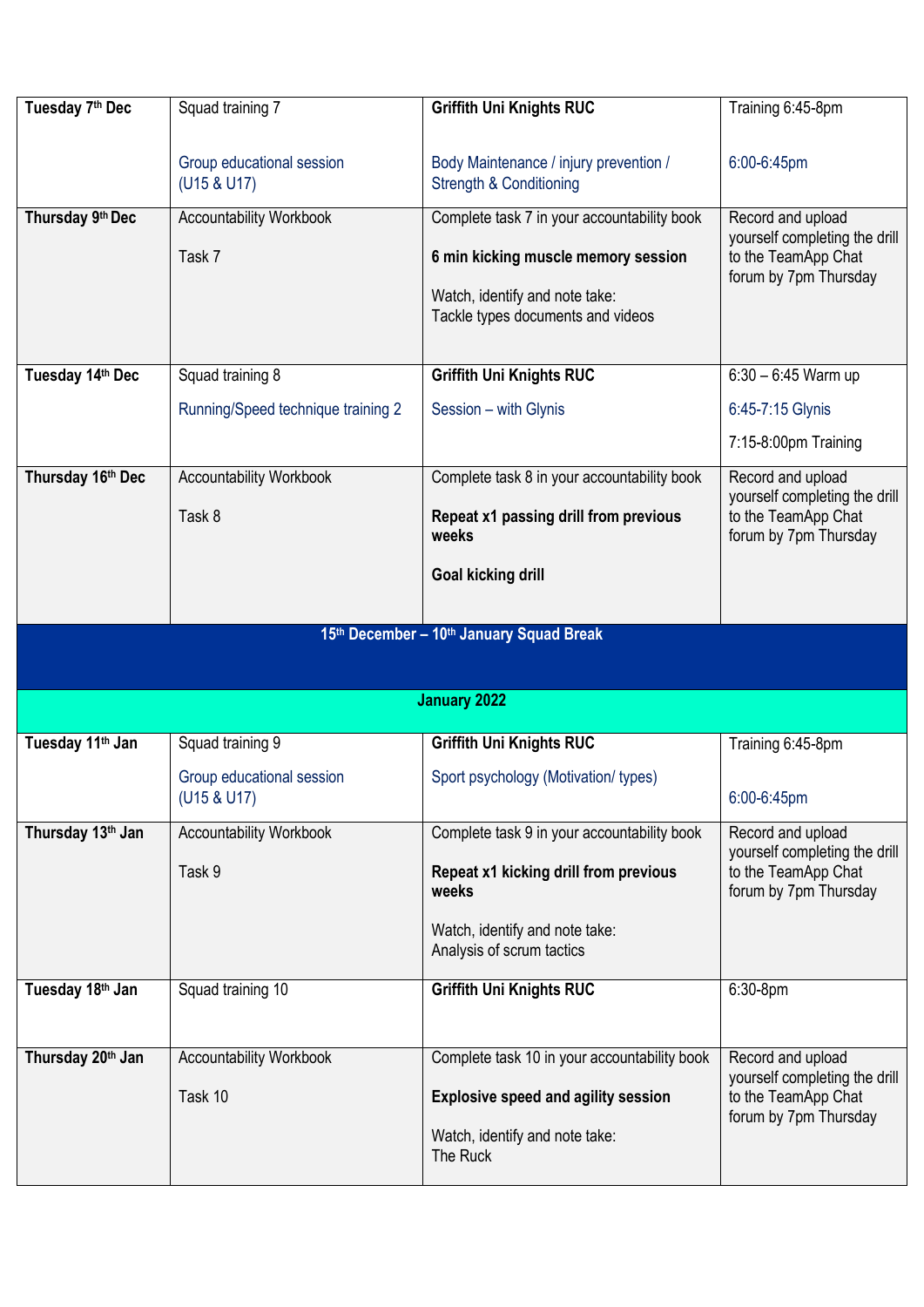| Tuesday 25th Jan              | Squad training 11                         | <b>Griffith Uni Knights RUC</b>                                                                                                | Training 6:45-8pm                                                                                  |
|-------------------------------|-------------------------------------------|--------------------------------------------------------------------------------------------------------------------------------|----------------------------------------------------------------------------------------------------|
|                               | Group educational session<br>(U15 & U17)  | Sport psychology (Mental toughness /<br>Positive thinking)                                                                     | 6:00-6:45pm                                                                                        |
| Thursday 27 <sup>th</sup> Jan | <b>Accountability Workbook</b><br>Task 11 | Complete task 11 in your accountability book<br>Poaching/Jackling drill<br>Repeat x1 passing drill from previous<br>weeks      | Record and upload<br>yourself completing the drill<br>to the TeamApp Chat<br>forum by 7pm Thursday |
|                               |                                           | February 2022                                                                                                                  |                                                                                                    |
| Tuesday 1st Feb               | Squad training 12                         | <b>Griffith Uni Knights RUC</b>                                                                                                | 6:30-8pm                                                                                           |
| Thursday 3rd Feb              | <b>Accountability Workbook</b><br>Task 12 | Complete task 12 in your accountability book<br>Individual line out drill<br>Read through and note take line out key<br>points | Record and upload<br>yourself completing the drill<br>to the TeamApp Chat<br>forum by 7pm Thursday |
| Tuesday 8th Feb               | Squad training 13                         | Griffith Uni Knights RUC                                                                                                       | Training 6:45-8pm                                                                                  |
|                               | Group educational session<br>(U15 & U17)  | Body maintenance follow up                                                                                                     | 6:00-6:45pm                                                                                        |
| Thursday 10th Feb             | <b>Accountability Workbook</b><br>Task 13 | Complete task 13 in your accountability book<br>Resistant band passing technique drill<br><b>Speed/Agility session</b>         | Record and upload<br>yourself completing the drill<br>to the TeamApp Chat<br>forum by 7pm Thursday |
| Tuesday 15th Feb              | Squad training 14                         | <b>Griffith Uni Knights RUC</b>                                                                                                | 6:30-8pm                                                                                           |
| Thursday 17th Feb             | <b>Accountability Workbook</b><br>Task 14 | Complete task 14 in your accountability book<br><b>Rugby Mobility part 1 session</b>                                           | Record and upload<br>yourself completing the drill<br>to the TeamApp Chat<br>forum by 7pm Thursday |
| Tuesday 22 <sup>nd</sup> Feb  | Squad training 15                         | <b>Griffith Uni Knights RUC</b>                                                                                                | Training 6:45-8pm                                                                                  |
|                               | Group educational session<br>(U15 & U17)  | Sport psychology (Communication) or<br>Social-Media                                                                            | 6:00-6:45pm                                                                                        |
| Thursday 24th Feb             | <b>Accountability Workbook</b><br>Task 15 | Complete task 15 in your accountability book<br>Individual line out drill practice<br>Poaching/Jackling drill practice         | Record and upload<br>yourself completing the drill<br>to the TeamApp Chat<br>forum by 7pm Thursday |
| <b>March 2022</b>             |                                           |                                                                                                                                |                                                                                                    |